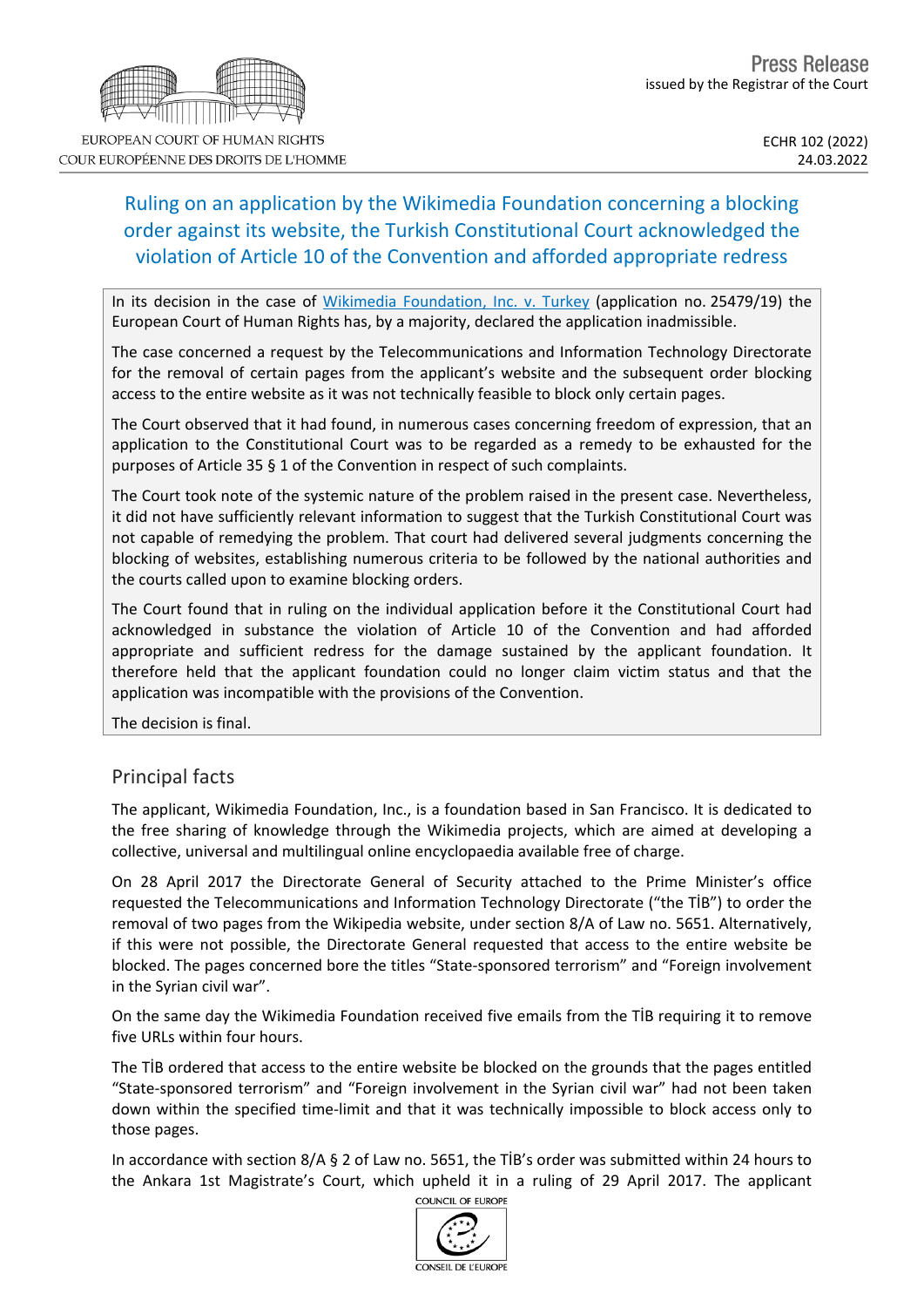foundation appealed. The 1st Magistrate's Court dismissed the appeal and referred the case to the Ankara 2nd Magistrate's Court, which likewise dismissed the applicant foundation's claims.

On 9 May 2017 the applicant foundation lodged an individual application with the Turkish Constitutional Court.

On 25 July 2018, while its individual application was pending before the Constitutional Court, the applicant foundation applied to the magistrate's court for the measure in question to be lifted. The 4th Magistrate's Court rejected the application. An objection lodged by the applicant foundation was dismissed.

In a judgment of 26 December 2019 published in the Official Gazette on 15 January 2020 the Constitutional Court held, by ten votes to six, that there had been a violation of Article 26 of the Constitution protecting the right to freedom of expression.

The Constitutional Court held that the measure ordered by the administrative and judicial bodies had not been based on a pressing social need, that the reasons given for it had been insufficient and that it amounted to disproportionate interference with the right to freedom of expression.

Lastly, the court specified that the violation in question resulted from both an administrative and a judicial decision. It returned the case file to the competent magistrate's court so that the latter could reopen the proceedings with a view to remedying the violation. It also awarded 2,732.50 Turkish lira (TRY) to the applicant foundation in respect of costs and expenses.

On being notified of the Constitutional Court judgment on 15 January 2020 the Ankara 1st Magistrate's Court immediately lifted the order blocking access to the entire Wikipedia site.

On 29 April 2019, while its individual application to the Constitutional Court was pending, the applicant foundation lodged the present application with the Court. Arguing that its application to the Constitutional Court could no longer be considered effective, it requested that the case be given priority. The Court granted the request and gave notice of the application to the Government.

#### Complaints, procedure and composition of the Court

The application was lodged with the European Court of Human Rights on 29 April 2019.

Relying on Articles 6 (right to a fair hearing), 10 (freedom of expression) and 15 (derogation in time of emergency), the applicant foundation alleged that the blocking of access to the entire Wikipedia website amounted to unjustified interference with its right to freedom of expression, and that the procedure for judicial review of blocking orders against websites was inadequate to prevent abuse. It further alleged that no effective remedy was available under Turkish law and that its individual application to the Turkish Constitutional Court had been rendered ineffective since its activity consisted in publishing the content of its webpages in a timely manner.

The decision was given by a Chamber of seven judges, composed as follows:

Jon Fridrik **Kjølbro** (Denmark), *President*, Carlo **Ranzoni** (Liechtenstein), Egidijus **Kūris** (Lithuania), Pauliine **Koskelo** (Finland), Jovan **Ilievski** (North Macedonia), Saadet **Yüksel** (Turkey), Diana **Sârcu** (the Republic of Moldova),

and also Stanley **Naismith**, *Section Registrar.*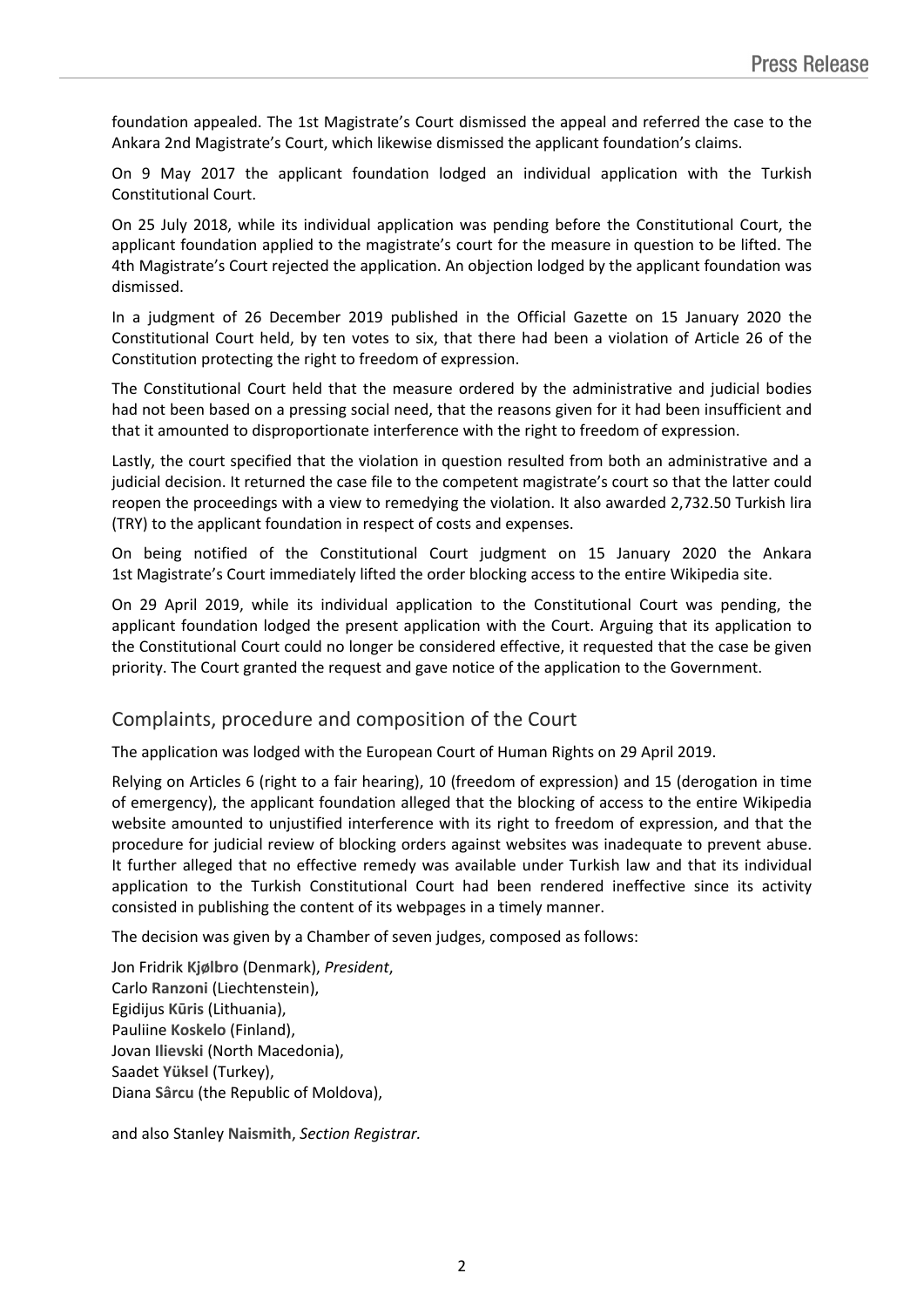## Decision of the Court

#### Article 10

In the present case the measure complained of by the applicant foundation, namely the order blocking access to the Wikipedia website made initially by the TİB, an administrative body, and subsequently upheld by the competent magistrate's court, had been lifted on 15 January 2020 following notification of the Constitutional Court judgment of 26 December 2019. The 1st Magistrate's Court had decided to lift the order blocking access to the entire Wikipedia website without delay.

Regarding the effectiveness of the individual application to the Constitutional Court, the Court observed that it had found, in numerous cases concerning freedom of expression, that an application of this kind was to be regarded as a remedy to be exhausted for the purposes of Article 35 § 1 of the Convention in respect of such complaints. The Court saw no reason to depart from that case-law, as there was insufficient evidence for it to find that an individual application to the Constitutional Court was not capable of affording appropriate redress for the applicant foundation's complaint under Article 10 of the Convention.

With regard first of all to the rules on the blocking of access to websites under section 8/A of Law no. 5651, it was clear from the Constitutional Court's judgments that that court had established a line of case-law defining the criteria to be applied. In particular, the Constitutional Court had held that the blocking of access to an entire website was an exceptional measure, and it had enumerated the criteria to be applied in deciding on such measures. After examining the case it had also found that the measure ordered by the administrative and judicial bodies had not been based on a pressing social need, that insufficient reasons had been given for it and that it amounted to disproportionate interference with the right to freedom of expression.

The Court took note of the applicant foundation's arguments and the third parties' observations concerning the systemic nature of the problem raised in the present case. Nevertheless, it did not have sufficiently relevant information to suggest that the Constitutional Court was not capable of remedying the alleged systemic problem. As the applicant foundation conceded, the Constitutional Court had delivered several judgments on the blocking of websites, through which it had established a large number of criteria to be followed by the national authorities and the courts called upon to examine blocking orders. Furthermore, if a problem was shown to be systemic, the Constitutional Court also had appropriate means available to it, such as the pilot-judgment procedure, as an alternative to simply finding a violation in a given case. Likewise, when hearing an individual application the Constitutional Court was empowered to assess the foreseeability of the provision in issue and to find, if appropriate, that it did not satisfy the requirements in terms of the "quality of the law".

On the subject of the length of the Constitutional Court proceedings, the Court noted that the Constitutional Court had delivered its judgment two years and eight months after the individual application had been lodged. In the Court's view, while this was a lengthy period it was not manifestly excessive, especially given what had been at stake in the case. Nevertheless, that finding should not be interpreted as giving the domestic courts *carte blanche* in dealing with similar complaints under Article 10 of the Convention, particularly in view of the shortcomings identified by the Constitutional Court concerning the review carried out by the magistrates' courts.

It followed from the above that the first condition to be satisfied in order for the Court to find that an applicant no longer had victim status – the acknowledgement by the national authorities of a violation – was met in the present case, as the terms in which the Constitutional Court's judgment was couched could be regarded as an acknowledgement that there had been a violation of the right to freedom of expression. As to the second condition – the existence of appropriate and sufficient redress – the Constitutional Court, after finding a violation, had returned the case file to the